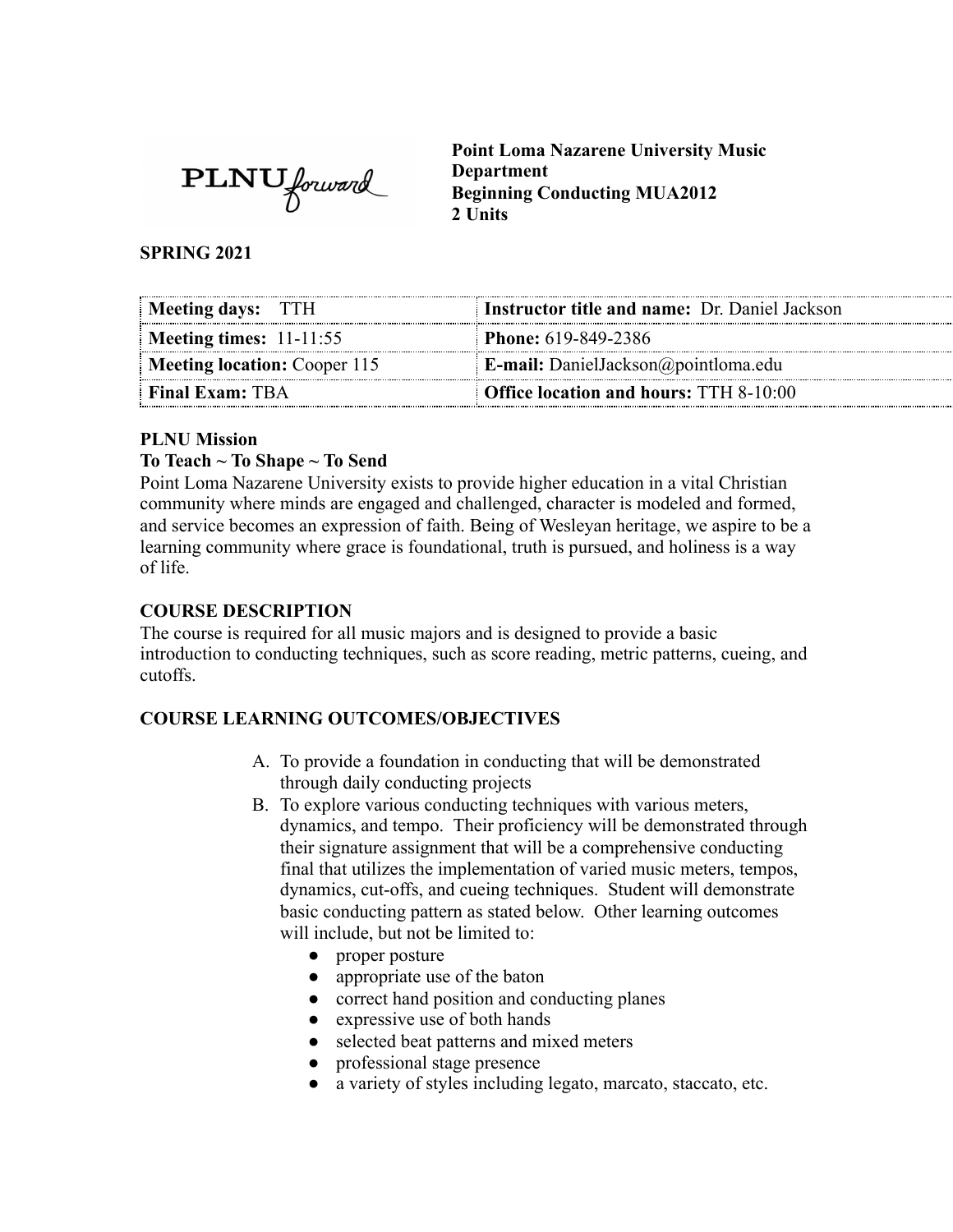- C. Evidence of the student's proficiency will be available through video archives.
- D. To cultivate a positive learning environment that reflects Christian values outlined in Galatians 5:22-23, while maintaining academic rigor in the pursuit of excellence

**POSITION OF COURSE IN COLLEGE CURRICULUM: conducting course for all** music majors.

#### **COURSE CREDIT HOUR INFORMATION**

In the interest of providing sufficient time to accomplish the stated Course Learning Outcomes, this class meets the PLNU credit hour policy for a 2 unit class delivered over 5 weeks. Specific details about how the class meets the credit hour requirement can be provided upon request.

### **REQUIRED TEXTS AND RECOMMENDED STUDY RESOURCES**

**TEXTS:** Basic Techniques of Conducting Kenneth Phillips ISBN0-19-509937-0

### **METHODS USED IN THE COURSE** :

- A. Read textbook and other supplements as assigned by the instructor.
- B. Prepare oral and written assignments.
- C. Each student will have the opportunity to conduct the class and get feedback from the professor and classmates
- D. A video recording device will provide immediate feedback to each student
- E. Reading the assigned textbook and supplemental activities as assigned by the instructor
- F. Practicing conducting techniques outside of class
- G. Conducting in-class assignments
- H. Preparing oral and written assignments
- I. Various class activities

### **EVALUATION:**

- A. Various projects will be assigned to students for a grade
- B. Students will have various conducting assignments that will include score study, transposition, clefs, leadership, posture, arms/hands, baton, ictus, articulation, accents, conducting varied meters, fermata, breath marks, dynamics, subdivision, and cues.

C. All students are expected to meet the standards for this course as set by the instructor. However, students with learning disabilities who may need accommodations should discuss options with the instructor during the first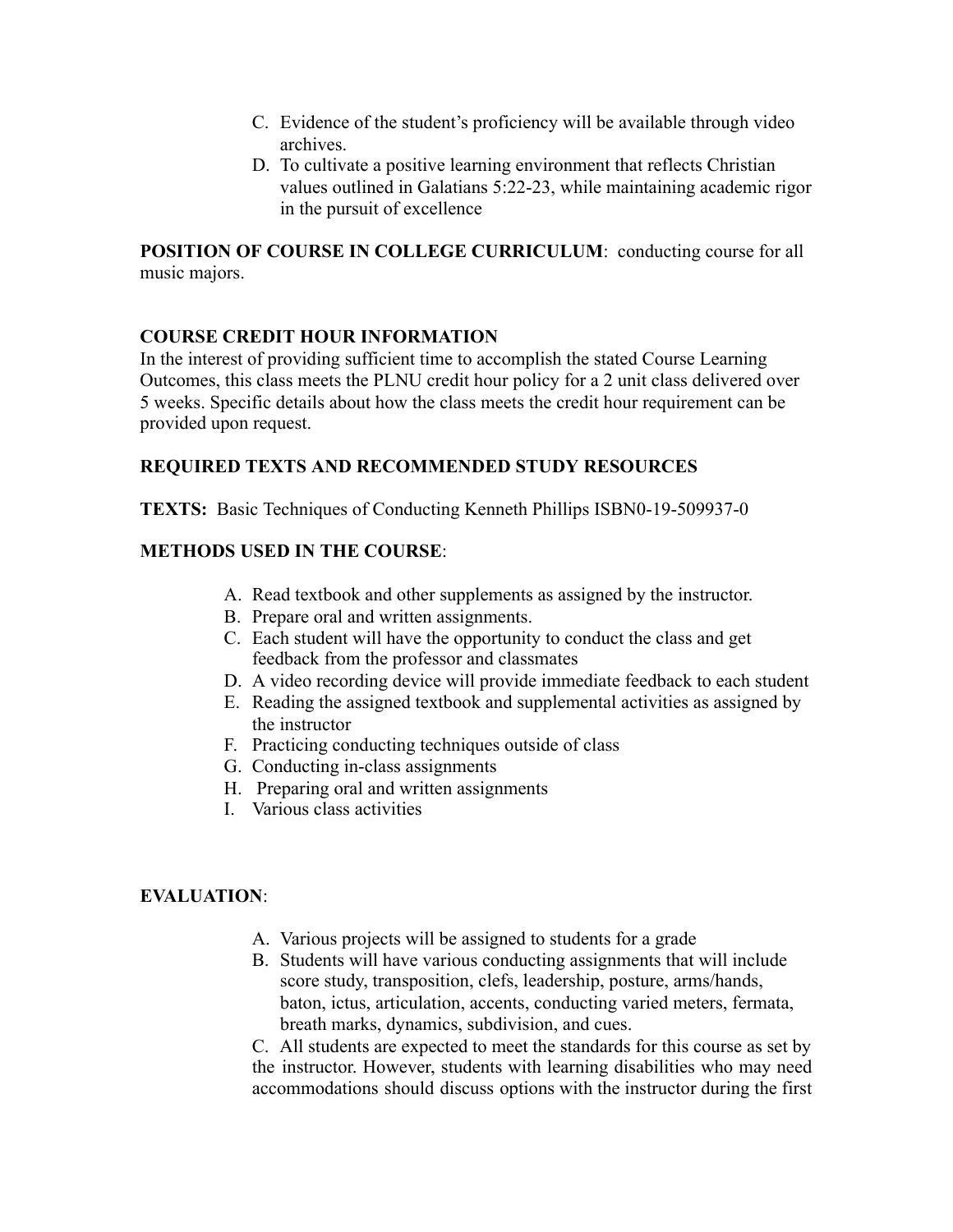two weeks of class and provide approved documentation and verification of need. The Academic Support Center is available to students for a variety of tutorial needs.

Final grade will be determined by the following:

- 1. 65% for conducting projects/Must be accompanies by report to receive credit. You will use your video to complete a written reflection, including a detailed analysis, and the collection of a positive and negative critique from a peer. Conducting assignments completed without a reflection will be given an "F".
- 2. 25% Final Conducting Assignment. The Final Conducting Assignment is considered to be the "signature assignment" and is an in-class comprehensive conducting session. The assignment, consisting of multiple music excerpts, provides the opportunity for you to demonstrate a range of conducting skills and techniques (such as various meters, cueing, dynamics, and tempi) with a live ensemble.
- 3. 10% Discussion Board

#### **SPECIAL CONSIDERATION FOR DISABILITY** :

If you need disability-related accommodations in this class, if you have emergency medical information you wish to share with me, or if you need special arrangements in case the building must be evacuated, please inform me immediately. Please see me privately after class or at my office.

**GRADING** Your final grade will be divided in the following manner:

```
94-100% = A89-93 = A86-88 = B+83-85 = B79-82 = B76-78 = C+73-75 = C69-72 = C66-68 = D+63-65 = D59-62 = D
```
**ATTENDANCE POLICY** : A students can expect to receive one full grade lower for every two unexcused absences. Excused absences might include activities that have been indorsed by the provost and up to two absences due to sickness. A student will be dropped with an "F" grade after four unexcused absences. An absence will be considered unexcused if the students does not notify the professor before the missed class occurs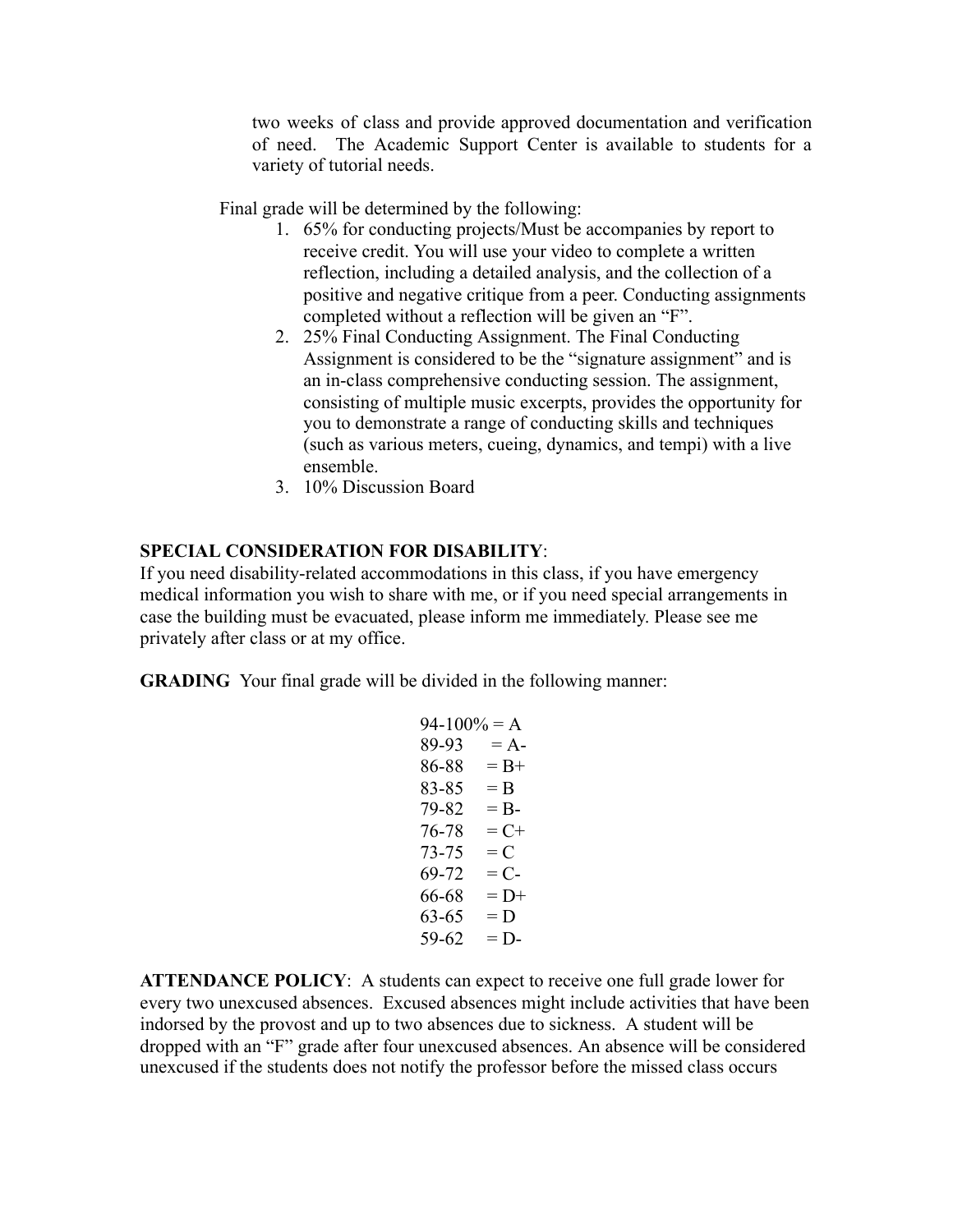**MAKE-UP POLICY:** Students are expected to complete assignments by the projected date. No late work will be accepted and no make-up tests will be allowed. If students are unable to be at an oral presentation, they will need to contact their professor 30 days prior to their absence. At the end of the semester, the lowest conducting project will be deducted from your total score.

**TESTS:** There will be weekly conducting and a final examination

**INSTRUCTOR AVAILABLITIY:** Students may call or e-mail the Dr. Jackson for a private conference. I also have an open door policy in other words, if you drop by my office and I am available, please come in.

### **FINAL EXAMINATION POLICY**

Successful completion of this class requires taking the final examination **on its scheduled day** . No requests for early examinations or alternative days will be approved.

**UNAUTHORIZED CELL PHONE USE:** A student's final grade will receive a 4% deduction for EACH unauthorized use of a cell phone.

**INSTRUCTOR AVAILABLITIY:** Students may call or e-mail the Dr. Jackson for a private conference. I also have an open door policy in other words, if you drop by my office and I am available, please come in.

**SPIRITUAL GOALS:** PLNU strives to be a place where you grow as whole persons. To this end we provide resources for our graduate students to encounter God and grow in their Christian faith. At the Mission Valley campus we have an onsite chaplain, Rev. Nancy Pitts who is available during class break times across the week. If students have questions, a desire to meet with Rev Pitts or prayer requests you can contact her directly at [gradchaplainmissionvalley@pointloma.edu](mailto:gradchaplainmissionvalley@pointloma.edu). In addition there are resources for your Christian faith journey available

at http://www.pointloma.edu/experience/faith/graduate-student-spiritual-life

### **PLNU COPYRIGHT POLICY**

Point Loma Nazarene University, as a non-profit educational institution, is entitled by law to use materials protected by the US Copyright Act for classroom education. Any use of those materials outside the class may violate the law.

### **PLNU ACADEMIC HONESTY POLICY**

Students should demonstrate academic honesty by doing original work and by giving appropriate credit to the ideas of others. Academic dishonesty is the act of presenting information, ideas, and/or concepts as one's own when in reality they are the results of another person's creativity and effort. A faculty member who believes a situation involving academic dishonesty has been detected may assign a failing grade for that assignment or examination, or, depending on the seriousness of the offense, for the course. Faculty should follow and students may appeal using the procedure in the university Catalog. See Academic Policies in the Graduate and Professional Studies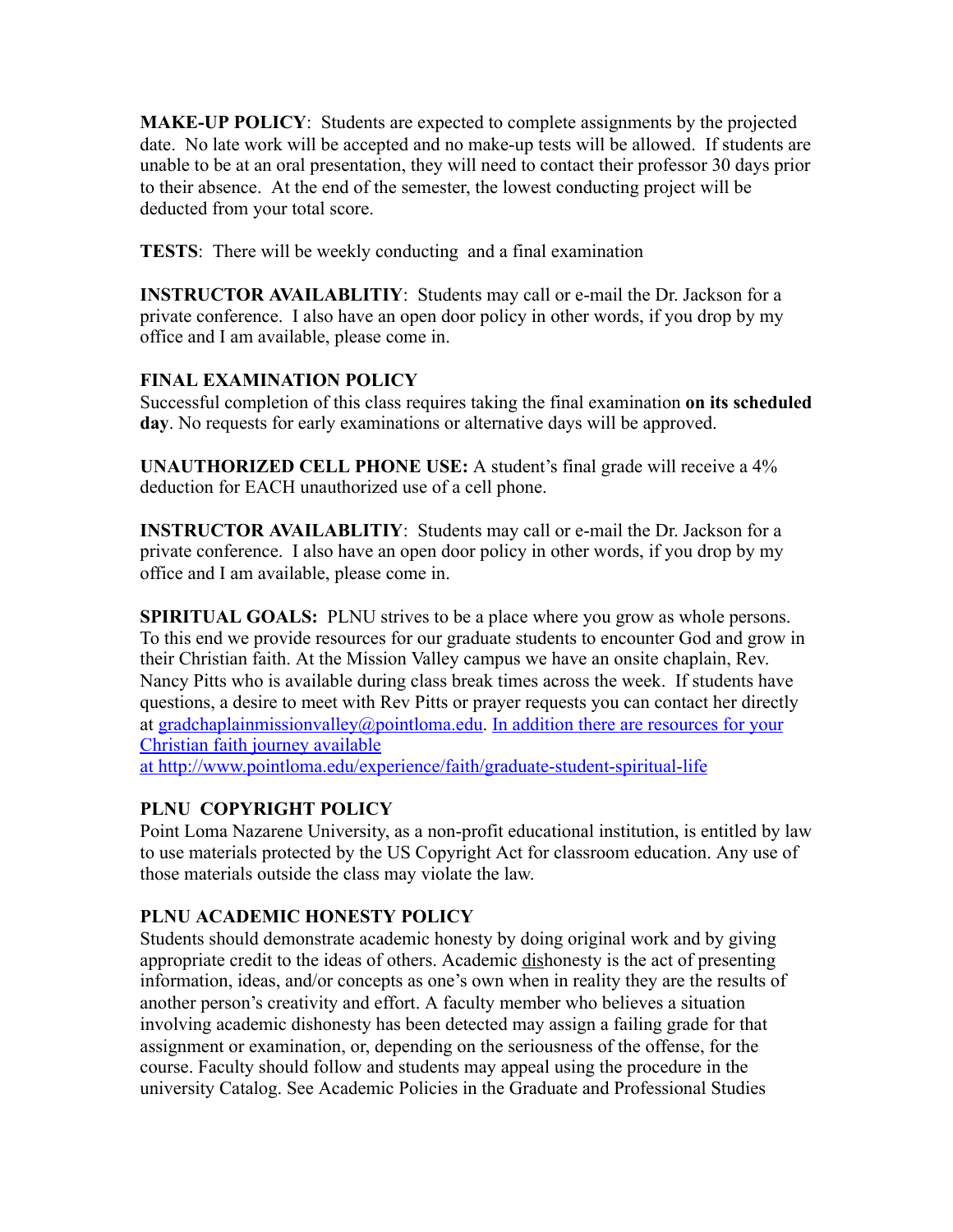Catalog for definitions of kinds of academic dishonesty and for further policy information.

#### **PLNU ACADEMIC ACCOMMODATIONS POLICY**

If you have a diagnosed disability, please contact Jean Moncada in the Center for Student Success (CSS) within the first two weeks of class to demonstrate need and to register for accommodation by phone at (619) 563-2849 or by e-mail at  $\overline{\text{imoncada}(a)}$  pointloma.edu. Ask your academic advisor or program director for any additional accommodation information.

#### **PLNU ATTENDANCE AND PARTICIPATION POLICY**

Regular and punctual attendance at all classes is considered essential to optimum academic achievement. If the student is absent from more than 10 percent of class meetings, the faculty member can file a written report which may result in de-enrollment. If the absences exceed 20 percent, the student may be de-enrolled without notice until the university drop date or, after that date, receive the appropriate grade for their work and participation. See Academic Policies in the Graduate and Professional Studies Catalog for additional detail.

## **BEGINNING CONDUCTING TENTATIVE WEEKLY SYLLABUS**

*(This schedule may be adjusted slightly. The professor will communicate changes at the end of each class. Students should be prepared to conduct ALL conducting example in their text book)*

### **WEEK #1**

Posture Arms and hands **Baton Ictus** Chapter 1-4

### **WEEK #2**

Test on Conducting in 4

# **WEEK #3**

First report due Articulation Conduct in Three, and Four without a baton The release/cutoff, the fermata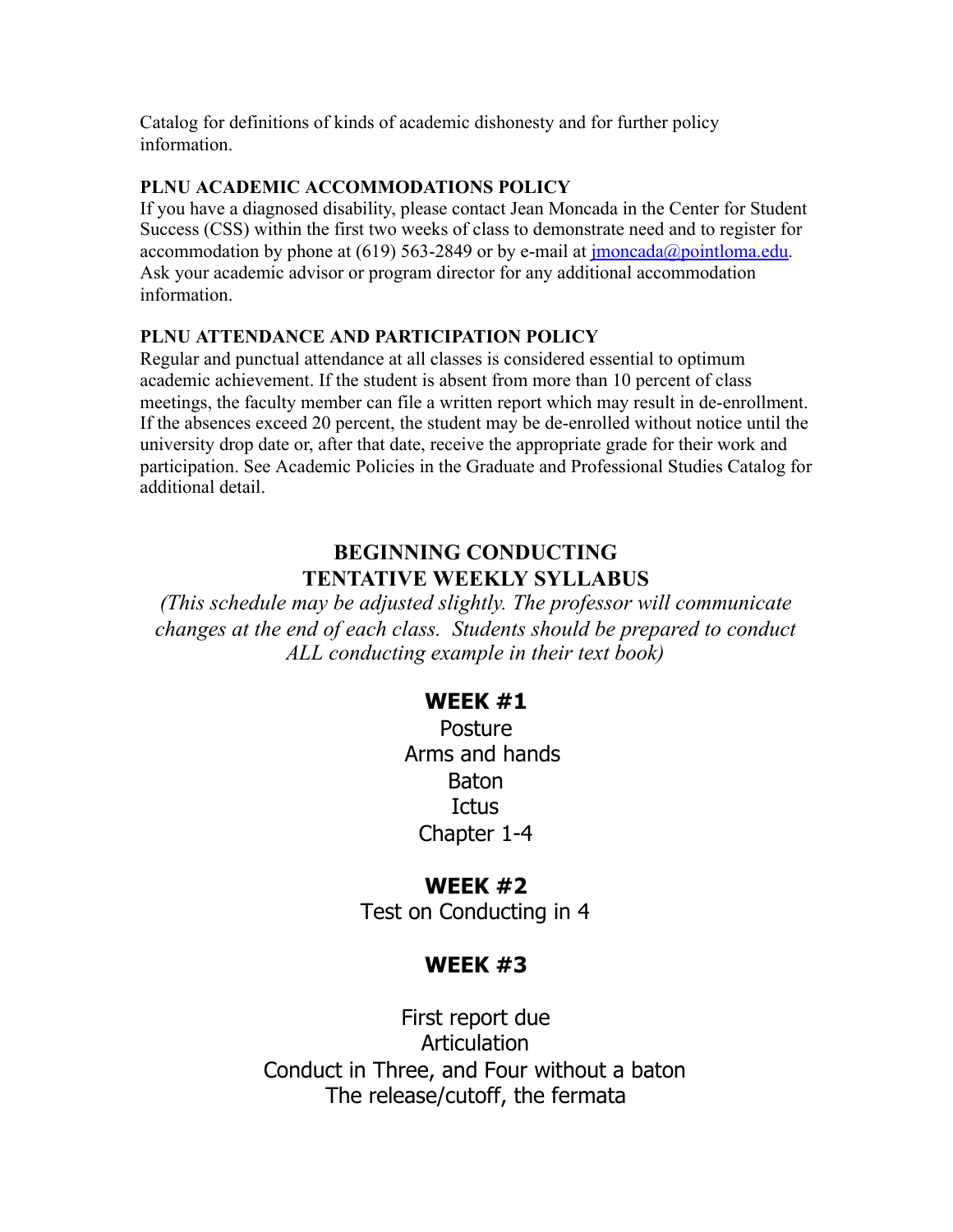Chapter 3 and 6

## **WEEK #4**

Test on Conducting in Three and Four

## **WEEK #5**

2<sup>nd</sup> conducting paper due Conducting in 2 Left hand Dynamics Chapter 7 and 8

# **WEEK #6**

Test on Conducting in 2, pick-ups, and cueing

**WEEK #7** Conducting Dynamics

# **WEEK #8**

Test of Conducting dynamics

# **WEEK #9**

Chapter 10 One pattern Articulation, accents, etc

## **WEEK #10**

Test on one 10.1 and 10.3

# **WEEK #11**

Chapter 11 (the pick-up) Page 97 11.3